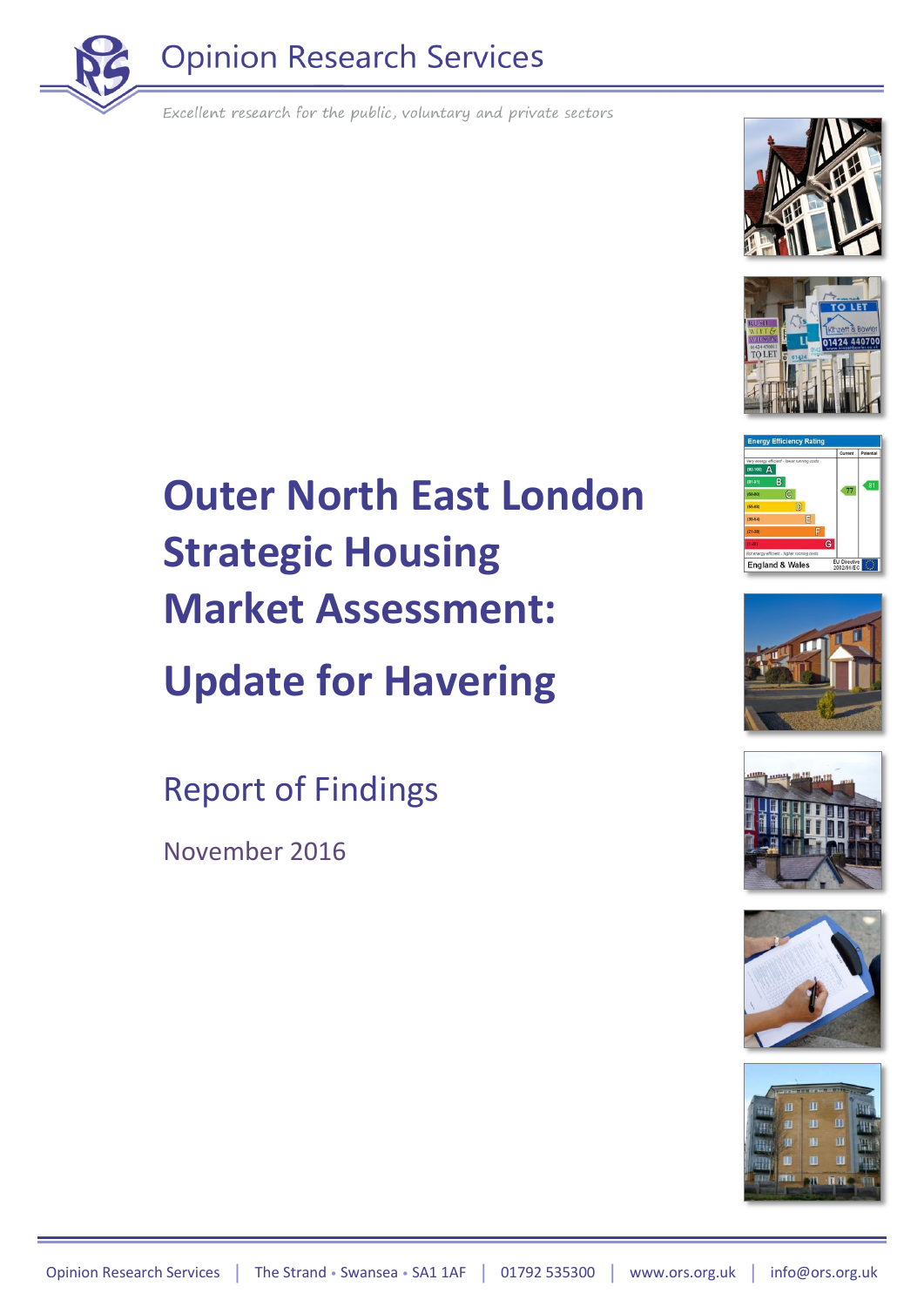

Opinion Research Services | The Strand, Swansea SA1 1AF Jonathan Lee | David Harrison | Nigel Moore enquiries: 01792 535300 · [info@ors.org.uk](mailto:info@ors.org.uk) · [www.ors.org.uk](http://www.ors.org.uk/)

© Copyright November 2016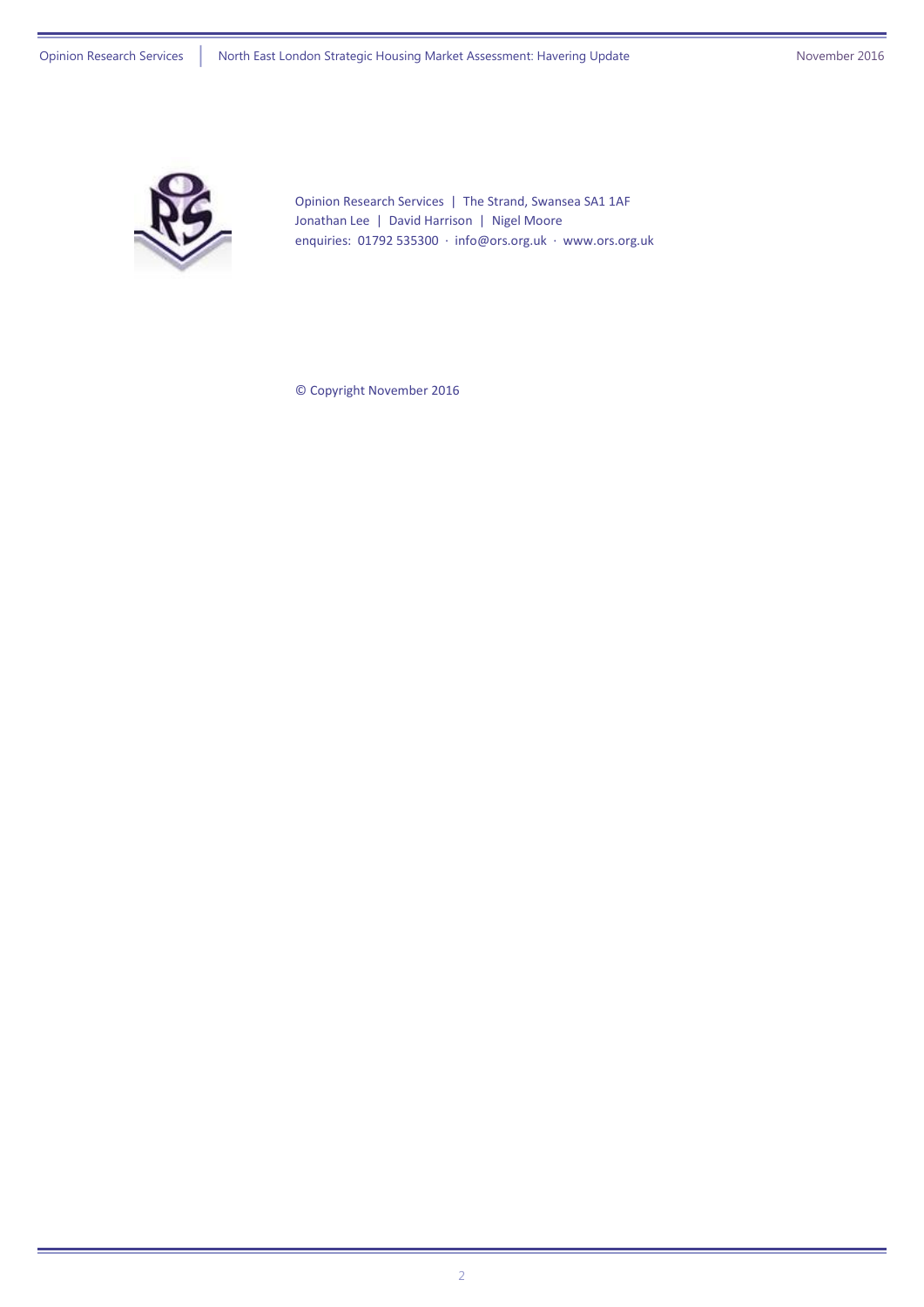## **Contents**

| <b>Table of Figures</b> |  |
|-------------------------|--|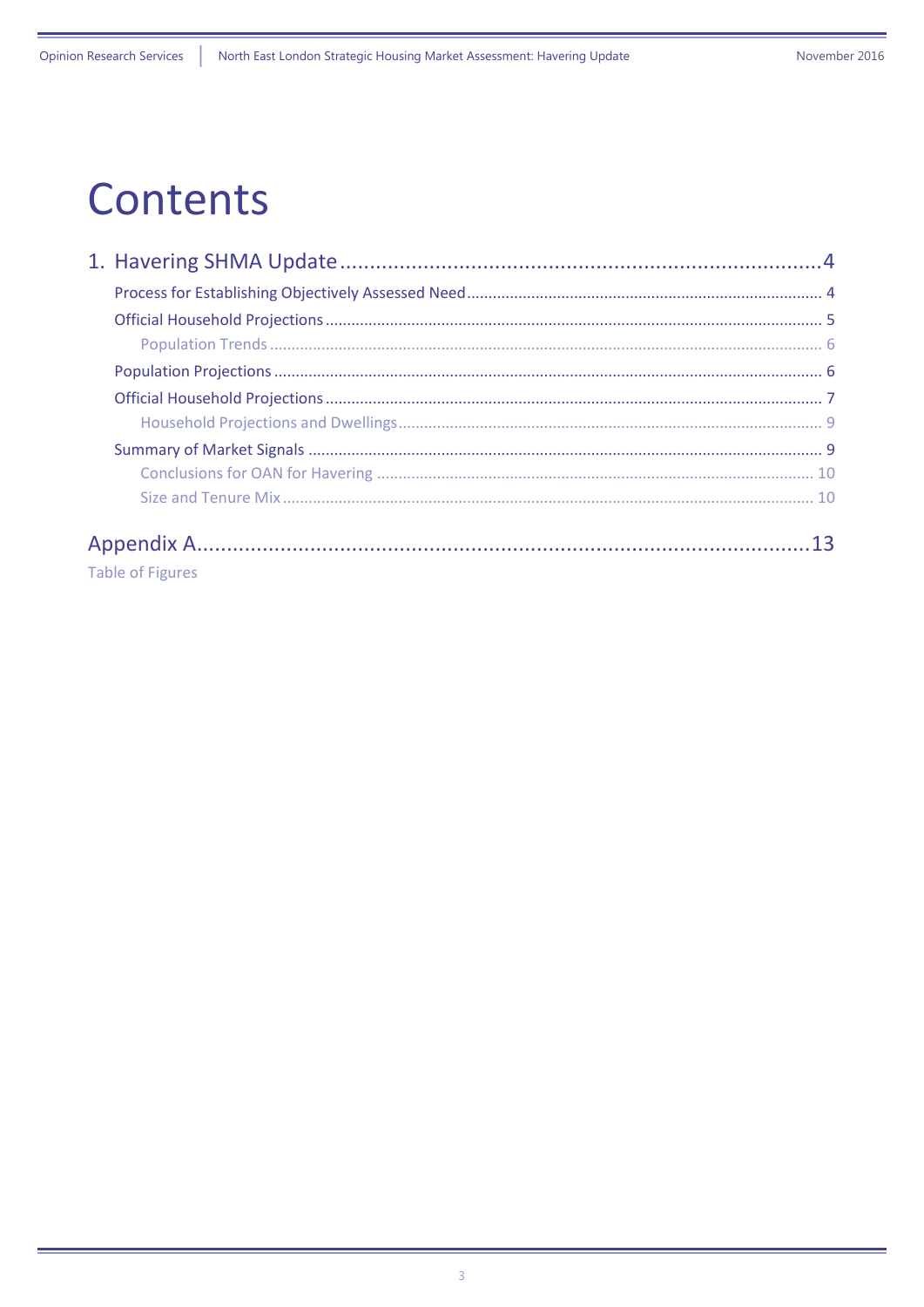## <span id="page-3-0"></span>1. Havering SHMA Update

- $1.1$  Opinion Research Services (ORS) was jointly commissioned in 2015 by the Outer North East London local authorities (London Boroughs of Barking and Dagenham, Havering, Newham and Redbridge) to prepare a Strategic Housing Market Assessment (SHMA) to establish the Objectively Assessed Need for housing across the Area.
- <sup>1.2</sup> The purpose of the study is to update the Objectively Assessed Needs for the London Borough of Havering in light of new official data released since the time of the original study. In particular, it focuses on role tof new population and household projections from CLG and the GLA for Havering.

#### <span id="page-3-1"></span>Process for Establishing Objectively Assessed Need

- The Objective Assessment of Need identifies the quantity of housing needed (both market and affordable) in the Housing Market Area over future plan periods. This evidence assists with the production of the Local Plan (which sets out the spatial policy for a local area).
- <sup>1.4</sup> [Figure 1](#page-4-1) sets out the process for establishing the housing number for the Housing Market Area. It starts with a demographic process to derive housing need from a consideration of population and household projections. This chapter therefore considers the most appropriate demographic projection on which to base future housing need.
- $1.5$  To establish the Objectively Assessed Need (OAN), external market and macro-economic constraints are applied to the demographic projections ('Market Signals') in order to ensure that an appropriate balance is achieved between the demand for and supply of dwellings. Nevertheless, it is important to recognise that the OAN does not take account of any possible constraints to future housing supply. Such factors should subsequently be considered by the local planning authorities as part of the plan-making process in order to establish the appropriate Housing Requirement and planned housing number.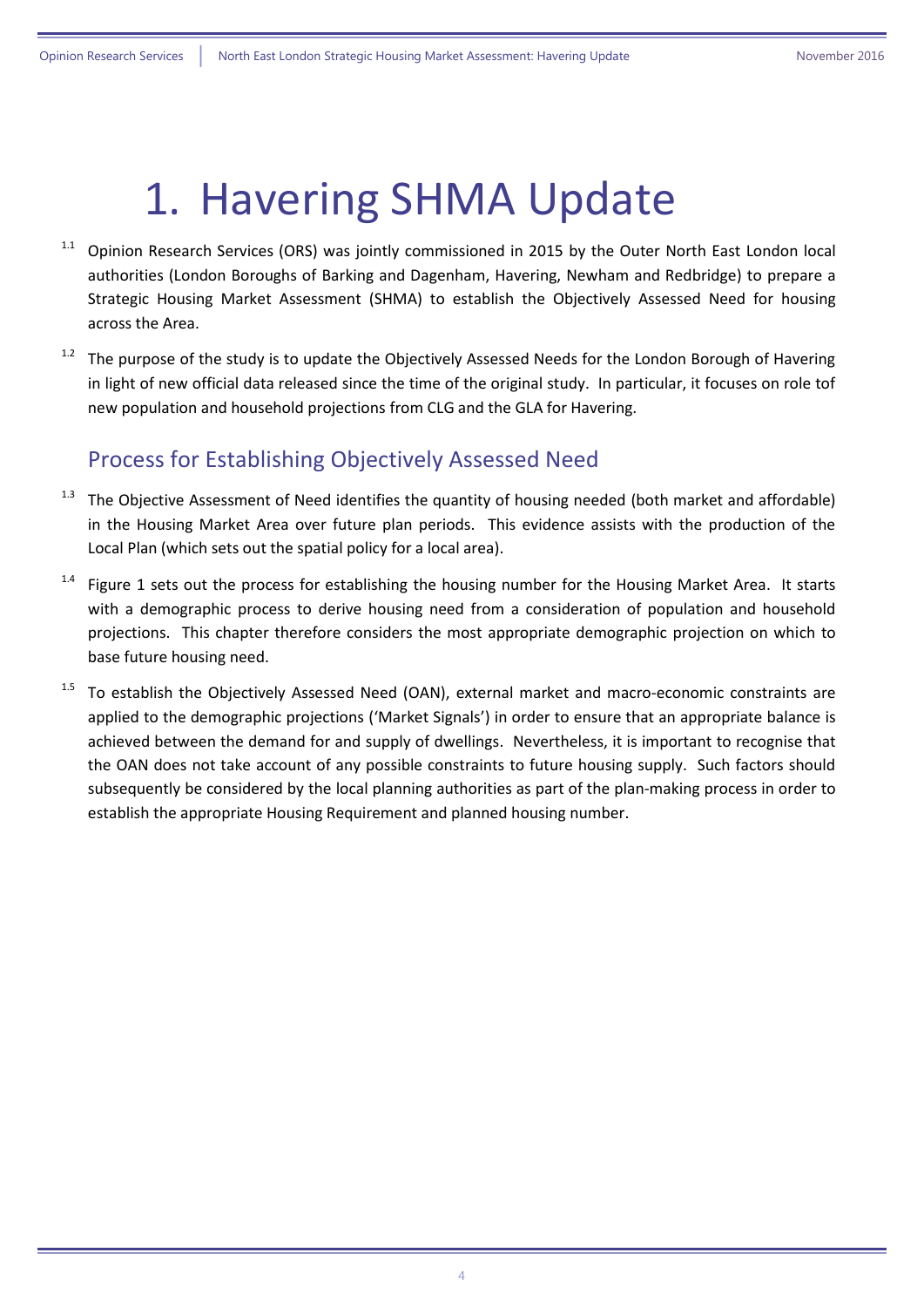<span id="page-4-1"></span>



#### **Demographic issues**

Are there any known problems with local data? Do we need to take account of any anomalies? What period should be used for population trends? Has housing delivery suppressed formation rates?

#### Implications of the household projections

Will there be enough workers for planned jobs? Do Market Signals show worsening trends? What is the 'backlog' of unmet need for housing?

#### Planning and policy considerations

What are the planning constraints? Can overall housing needs be met within the HMA? Can the affordable housing needed be delivered?

#### **Duty to Co-operate discussions**

Will other LPAs help address any unmet needs? Are there any unmet needs from other HMAs?

#### <span id="page-4-0"></span>Official Household Projections

<sup>1.6</sup> Planning Practice Guidance published in March 2014 places emphasis on the role of CLG Household Projections as the appropriate starting point in determining objectively assessed need. PPG was updated in February 2015 following the publication of the 2012-based Household Projections. CLG household projections were further updated in July 2016 to be the 2014 based, but no subsequent update to PPG has yet occurred.

*Household projections published by the Department for Communities and Local Government should provide the starting point estimate of overall housing need.*

*The household projections are produced by applying projected household representative rates to the population projections published by the Office for National Statistics.*

**Planning Practice Guidance 2014, paragraph 15**

*The 2012-2037 Household Projections were published on 27 February 2015, and are the most up-todate estimate of future household growth.*

**Planning Practice Guidance 2015, paragraph 16**

 $1.7$  Given this context, [Figure 2](#page-5-2) sets out the 2014-based household projections together with previous household projections that CLG has produced for the area. The projections have varied over time, with the most recent set of projections showing the highest projected rates of growth. Each set of household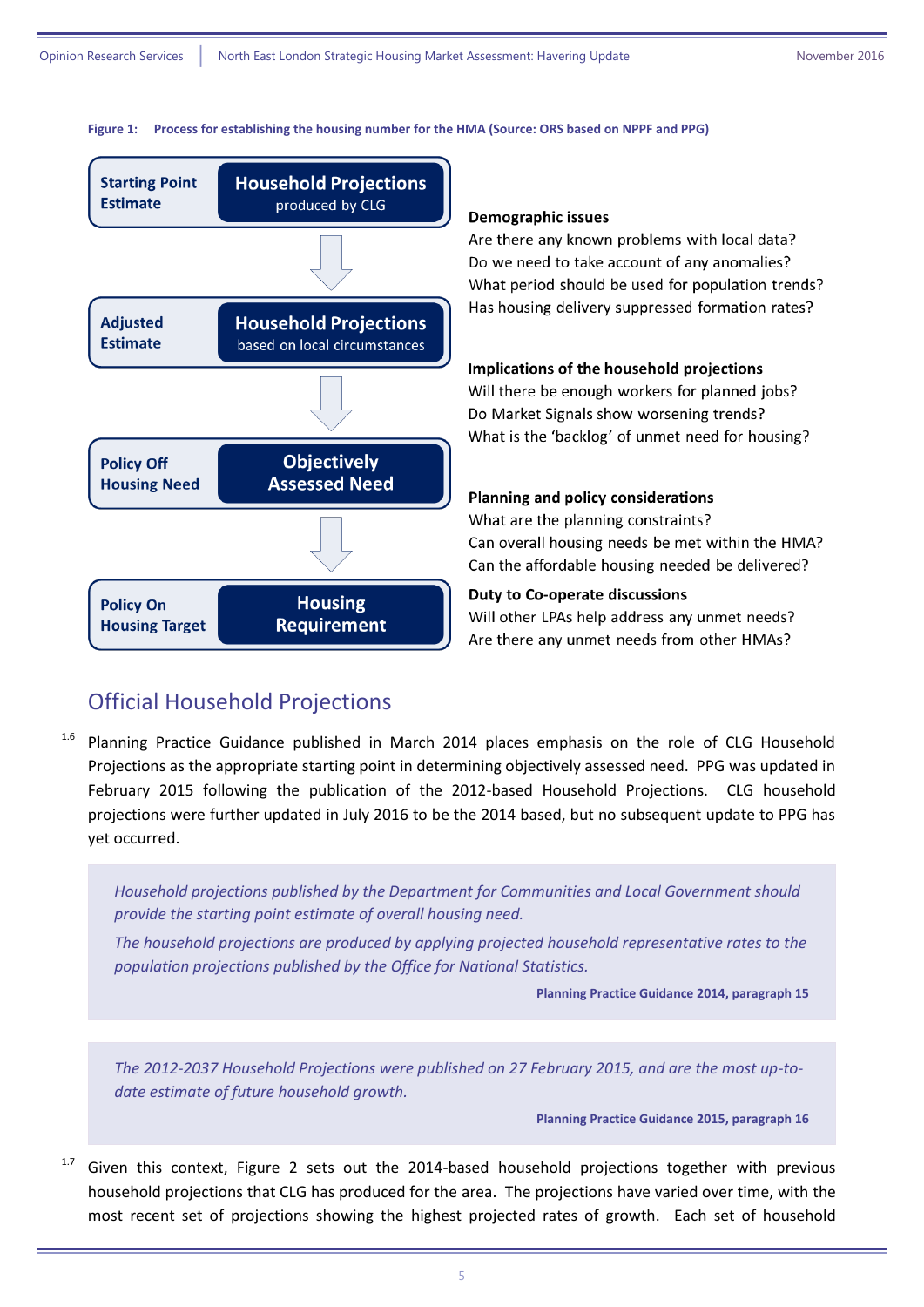projections will be influenced by a wide range of underlying data and trend-based assumptions, and it is important to consider the range of projected growth and not simply defer to the most recent data.

<span id="page-5-2"></span>**Figure 2: CLG Household Projections for Havering: annual average growth (Source: CLG Household Projections** Note: Figures may not sum due to rounding**)**

|                 | 2014-based          |                     | 2012-based          |                     | 2011-based interim  |                                  |
|-----------------|---------------------|---------------------|---------------------|---------------------|---------------------|----------------------------------|
|                 | 10 years<br>2014-24 | 25 years<br>2014-39 | 10 years<br>2012-22 | 25 years<br>2012-37 | 10 years<br>2011-21 | 25 years<br><b>Not published</b> |
| <b>Havering</b> | 1,255               | 1,318               | 1,162               | 1,306               | 1,163               | $\sim$                           |

 $1.8$  The CLG 2014-based household projections show an increase of 1,318 households each year over the 25-year period 2014-39, and a marginally lower rate (1,255 p.a.) in the initial 10-year period. These figures project forward over the normal 25-year period and supersede both the 2012-based household projections (which projected a household growth of 1,306 per year from 2012-37) and the interim 2011-based household projections (which projected growth of 1,163 per year from 2011-21). The differences are largely due to changes in the ONS population projections on which the CLG household projections are based; although there have also been changes to household representative rates.

#### <span id="page-5-0"></span>Population Trends

 $1.9$  [Figure 3](#page-5-3) shows the current and historic mid-year population estimates and Census estimates for Havering since 1981. The data shows that the local authority's' populations fell throughout the 1980s and 1990s. However, since 2001 Havering has seen a sharp growth in their populations which has continued since the 2011 Census.



<span id="page-5-3"></span>

#### <span id="page-5-1"></span>Population Projections

Having considered past population growth and its components, both the ONS and the GLA have produced population projections for Havering. [Figure 4](#page-6-1) shows all of the official estimates and projections for population in one chart for Havering. The GLA short-term 2015 round data is underwritten by migration to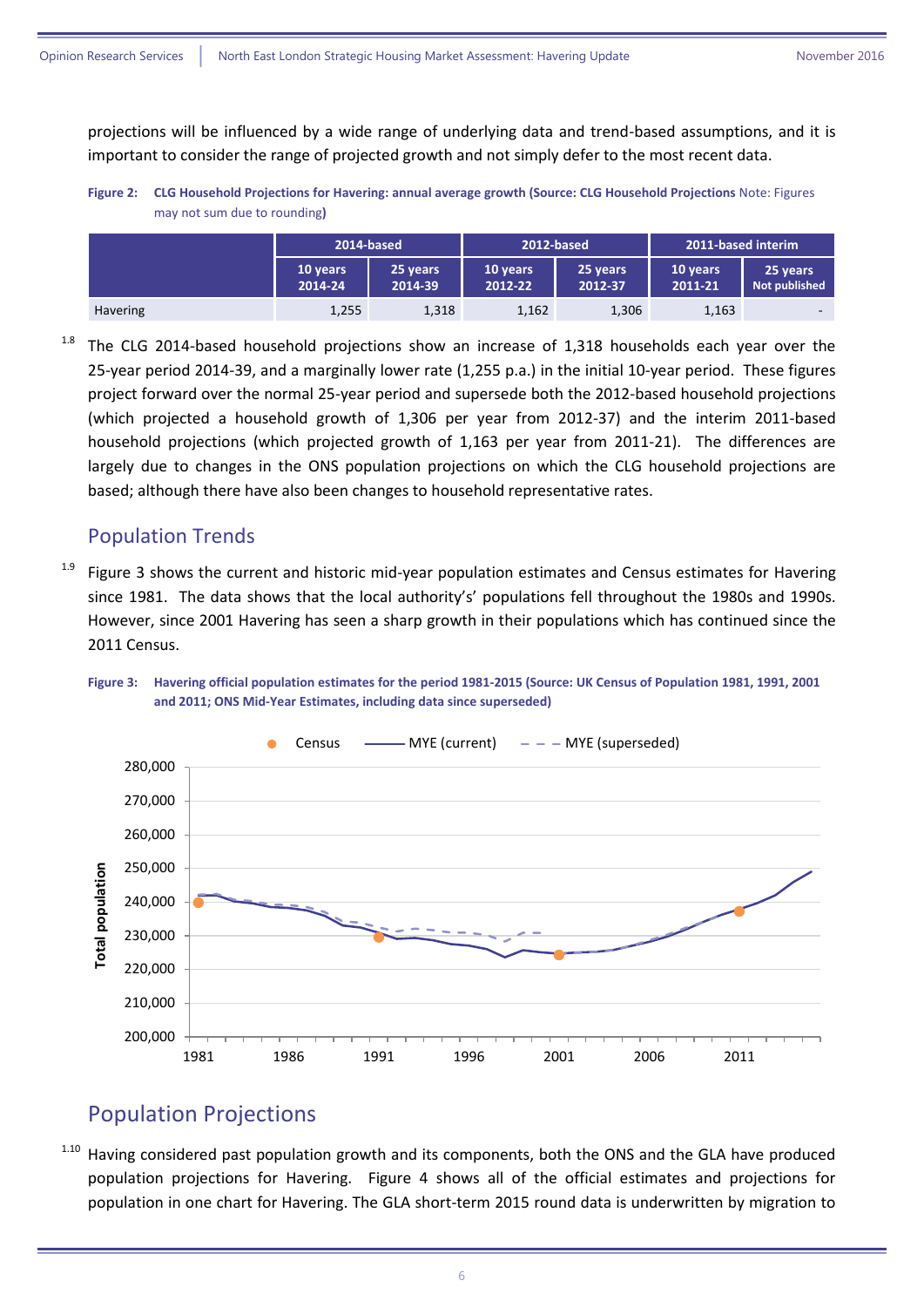and from Havering from 2009-2014, the long-term trend uses migration data from 2002-14. SNPP 2014 also uses migration data from 2009-14 for migration trends, but has different assumptions for how past errors in population estimates are treated . It is clear that the GLA 2015 round long-term round shows a lower rate of growth with an assumption of slightly lower in-migration to Havering and higher outmigration from Havering.



#### <span id="page-6-1"></span>**Figure 4: Official population estimates and projections for Havering for the period 2001-2039 (Source: ONS and GLA)**

#### <span id="page-6-0"></span>Official Household Projections

- <sup>1.11</sup> Planning Practice Guidance published in March 2014 places emphasis on the role of CLG Household Projections as the appropriate starting point in determining objectively assessed need. However, the Guidance does allow for the use of sensitivity testing of CLG Household projections to 'test' whether these are appropriate, allowing for alternative assumptions to be used.
- <sup>1.12</sup> In the case of London we consider it appropriate to acknowledge the role of the GLA's own household projections. The GLA projections are more specific to London than those undertaken by CLG. Therefore, they form a more credible basis for planning in London than CLG's projections.

*Household projections published by the Department for Communities and Local Government should provide the starting point estimate of overall housing need.*

*The household projections are produced by applying projected household representative rates to the population projections published by the Office for National Statistics.*

**Planning Practice Guidance 2014, section 3**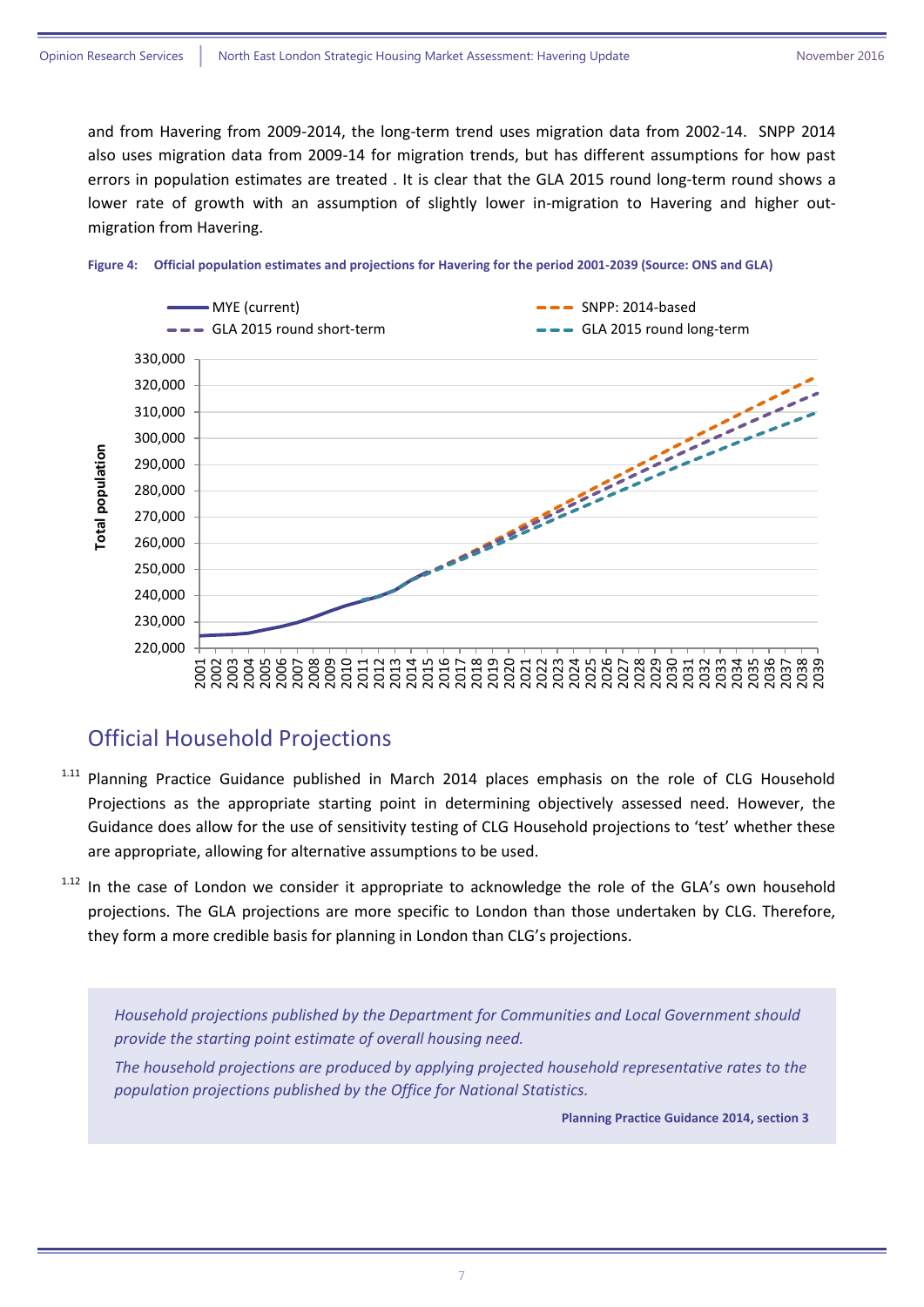*Plan makers may consider sensitivity testing, specific to their local circumstances, based on alternative assumptions in relation to the underlying demographic projections and household formation rates. Account should also be taken of the most recent demographic evidence including the latest Office of National Statistics population estimates*

*Any local changes would need to be clearly explained and justified on the basis of established sources of robust evidence.*

**Planning Practice Guidance 2014, section 3**

<sup>1.13</sup> Given this context, [Figure 5](#page-7-0) sets out the range of household projections that CLG and GLA has produced for the boroughs for both 10 and 25 year periods.

<span id="page-7-0"></span>**Figure 5: CLG and GLA Household Projections for North East London: annual average growth (Source: CLG Household Projections** Note: Figures may not sum due to rounding**)**

|                 | CLG 2014-based      |                     | <b>GLA 2015 Round Short-term</b><br>trends |                     | <b>GLA 2015 Round Long-term</b><br>trends |                     |
|-----------------|---------------------|---------------------|--------------------------------------------|---------------------|-------------------------------------------|---------------------|
|                 | 10 years<br>2014-24 | 25 years<br>2014-39 | 10 years<br>2011-21                        | 25 years<br>2011-36 | 10 years<br>2011-21                       | 25 years<br>2011-36 |
| <b>Havering</b> | 1,255               | 1,318               | 1,065                                      | 1,238               | 1,026                                     | 1,183               |

<sup>1.14</sup> It is clear that the GLA projections using long-term trends for migration are lower than both the CLG 2012 based and GLA short-term trend migration models. The GLA projections indicate that the last 5 years for London have seen high levels of net migration and that a return to longer-term trends would see this figure being reduced.

<sup>1.15</sup> We would also note that the GLA 2015 round projections for Havering are higher than the GLA 2014 round projections. In the 2014 round projections the 25 year short-term trend model showed an annual growth of 1,181 households and the long-term growth showed a growth of 1,000 households per annum. The reason for the change in the household projections is that the 2015 rounded added migration from 2013-14 to the projections, while removing the migration from 2001-02. The period 2001-02 was a relatively low figure for migration and the period 2013-14 was a relatively high figure for migration. This therefore led to the projected future migration being higher in the 0215 round, which in tunr has increased the projected household growth.

 $1.16$  Across England as a whole we have taken the view that on balance, we consider that:

- » 5-year trend migration scenarios are unlikely to be robust: they have the potential to roll-forward short-term trends that are unduly high or low and therefore are unlikely to provide a robust basis for long-term planning.
- » 10-12-year trend migration scenarios are more likely to capture both highs and lows and are not as dependent on trends that may be unlikely to be repeated. **Therefore, we favour using 10-12 migration trends as the basis for our analysis.**
- <sup>1.17</sup> The 2015 Outer North East London SHMA used the GLA long-term trend migration scenario as the basis for its central estimates. However, it is important to recognise that no one scenario will provide a definitive assessment of the future population and therefore we hsensitivity tested the figures using the short-term trend analysis form the GLA.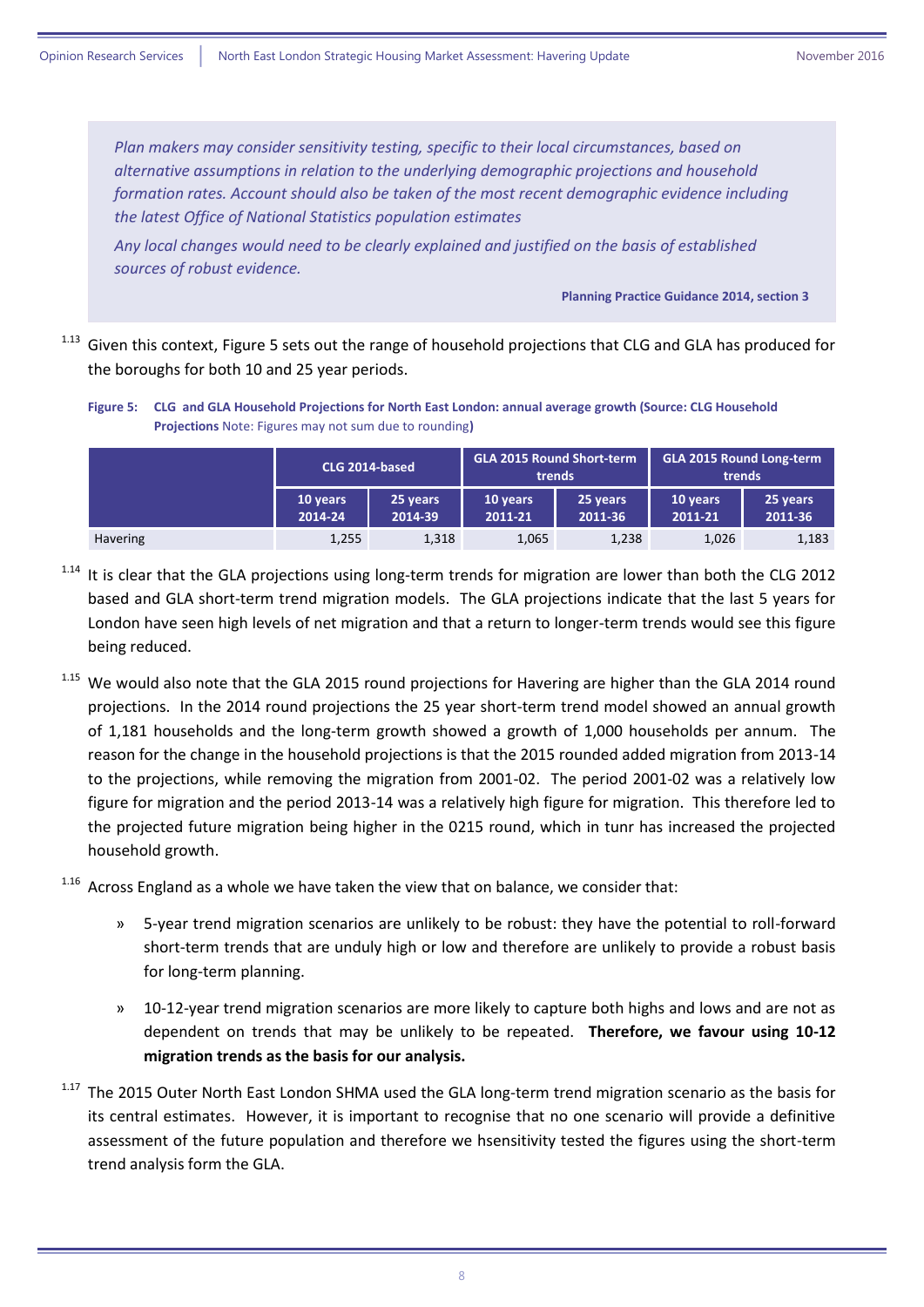#### <span id="page-8-0"></span>Household Projections and Dwellings

- <sup>1.18</sup> Using the GLA household projections, we can establish the projected number of additional households. The projected increase in households across the area is summarised i[n Figure 6.](#page-8-2)
- <sup>1.19</sup> [Figure 6](#page-8-2) also provides an estimate of dwelling numbers, which takes account of vacancies and second homes based on the proportion of dwellings without a usually resident household identified by the 2011 Census. This identified a rate of 2.1% for Havering.
	- **Figure 6: Projected households and dwellings over the 22-year period 2011-33 (Note: Dwelling numbers derived based on proportion of dwellings without a usually resident household in 2011 Census** Note: Figures may not sum due to rounding)

<span id="page-8-2"></span>

|                 | <b>GLA 2015 Round Short-term trends</b><br><b>Households 22</b><br><b>Dwellings 22 years</b><br><b>vears</b><br>2011-33<br>2011-33 |       | <b>GLA 2015 Round Long-term trends</b>          |                               |  |
|-----------------|------------------------------------------------------------------------------------------------------------------------------------|-------|-------------------------------------------------|-------------------------------|--|
|                 |                                                                                                                                    |       | <b>Households 22</b><br><b>vears</b><br>2011-33 | Dwellings 22 years<br>2011-33 |  |
| <b>Havering</b> | 1,212                                                                                                                              | 1,238 | 1,162                                           | 1,187                         |  |

- <sup>1.20</sup> While ORS consider that the GLA population and household projections utilised more local information than those produced by the ONS and CLG, we note two key points around their use in Outer North East London.
- <sup>1.21</sup> The first issue relates to the treatment of Unattributable Population Change (UPC) in the GLA's population projections. UPC is an accountancy adjustment to reflect the difference between MYE and Census population estimates. In their population projections, the GLA allocate the UPC to international migration.
- <sup>1.22</sup> As a general rule, ORS would agree with this approach. However, the UPC figures should be treated with caution because some of the change may be due to other factors such as an under-estimate of the 2001 population. If the 2001 population was an under-estimate then the population growth between 2001 and 2011 wouldn't have been so high.
- 1.23 A second point to highlight is that the GLA household projections use the household representative rates from CLG 2012 based projections. While household sizes have risen in almost all London authorities except for Havering since 1991, the CLG household representative rates see household sizes falling rapidly in the future. While some of this change can be attributed to an ageing population it does represent a striking reversal of recent trends and should be treated with caution. However, the importance of this issue for havering is less than for almost any other London borough.

#### <span id="page-8-1"></span>Summary of Market Signals

- 1.24 PPG identifies a range of housing market signals that should be considered when determining the future housing number and advises that these should be applied following the household projections. A worsening in market signals such as affordability or increased house prices could indicate the need for an uplift to the projected figures. The Outer North East London Strategic Housing Market Assessment identified the following key points for market signals:
	- » House prices over time as measured by lower quartile house prices adjusted for inflation show that the changes in house prices between 2001 and 2013 for Outer E Outer North East London are both close to the long-term average trends for England.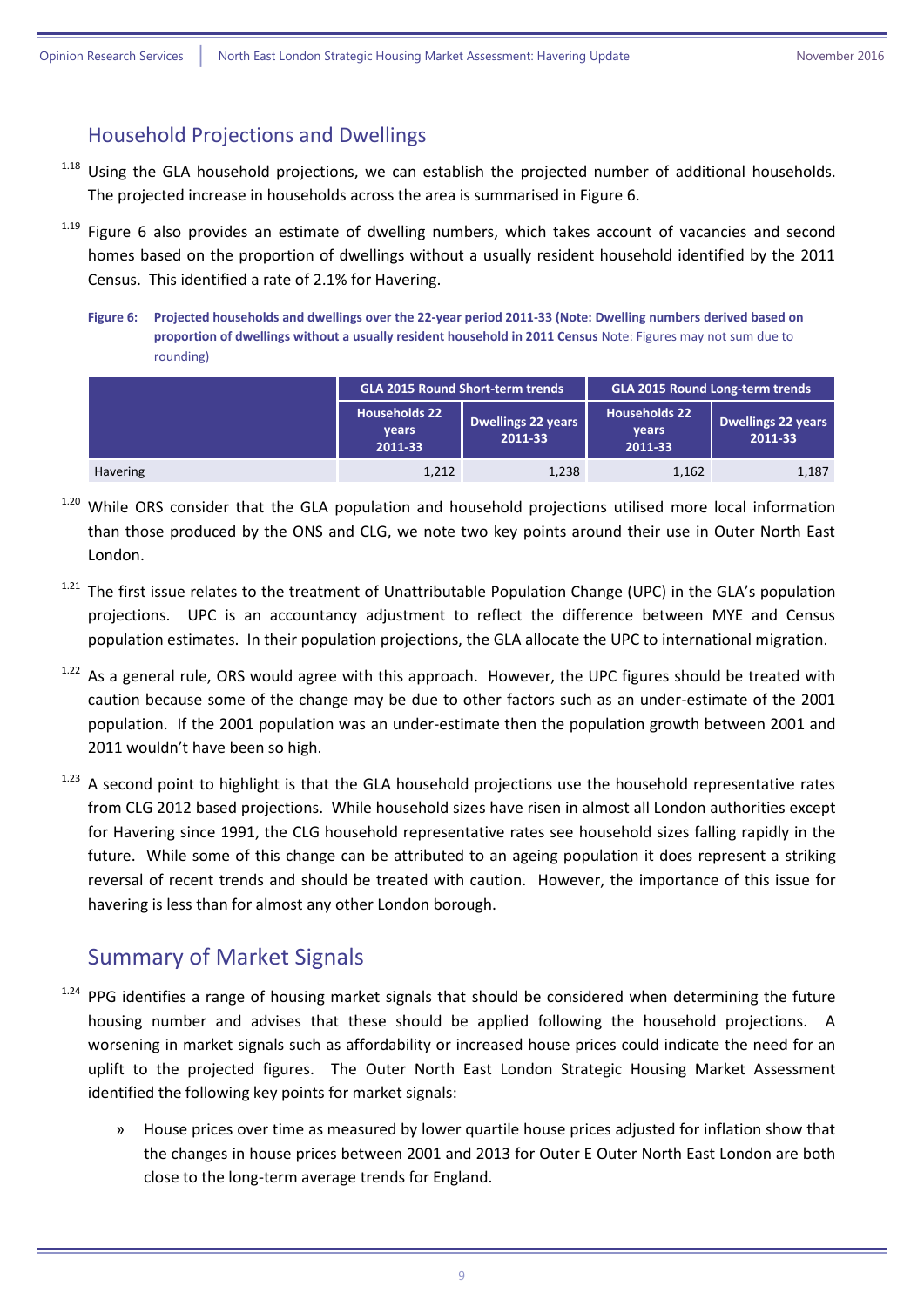- » Figures for average private sector rents in 2013-14 in both Outer North East London were above the national average. However, comparator areas have higher rents and have seen a sharper rise in rents in the past 5 years. Rents in the PRS do not suggest the need for an uplift.
- » Overcrowding increased substantially between the 2001 Census and 2011 Census and is much higher than England. While comparators areas Ealing, Hillingdon and Hounslow have a higher rate of overcrowding, the proportion of overcrowded households has increased over the last 10 years at a rate much higher than the national average and that of any comparator area. Overcrowding suggests the need for an uplift to the projected figures.
- The SHMA 2015 noted that there is no definitive guidance on what level of uplift is appropriate. It concluded that a 15% uplift for Outer North East London, including Havering, was appropriate. Since this report was written ORS have been involved in the Examination on Public of the Luton and Camden Local Plans. At the Luton Local Plan the Home Builders Federation accepted a 10% uplift for the combined Central Bedfordshire and Luton HMA was appropriate for the area, while at the Camden Local Plan EIP the Home Builders Federation agreed that a 20% uplift was appropriate. On this basis, this would indicate that a 15% for Havering is appropriate because its market signals are worse than those for Central Bedfordshire and Luton combined, but better than those for Camden.

#### <span id="page-9-0"></span>Conclusions for OAN for Havering

<sup>1.26</sup> Based upon the information set out above, [Figure 7](#page-9-2) summarises each of the stages for establishing the Full Objectively Assessed Need for Housing for Havering.

|  | <b>GLA 2015 Round Short-term trends</b>                                                                          | <b>GLA 2015 Round Long-teri</b> |
|--|------------------------------------------------------------------------------------------------------------------|---------------------------------|
|  | in growing the component of the concentration of the component of proton in growing that component the component |                                 |

<span id="page-9-2"></span>**Figure 7: Full Objectively Assessed Need for Havering 2011-33** (Note: Figures may not sum due to rounding)

|                 |                      | <b>GLA 2015 Round Short-term trends</b><br>(based on 5 years migration trends) | <b>GLA 2015 Round Long-term trends</b><br>(based on 10 years migration trends) |                       |  |
|-----------------|----------------------|--------------------------------------------------------------------------------|--------------------------------------------------------------------------------|-----------------------|--|
|                 | <b>Total 2011-33</b> | <b>Annual 2011-33</b>                                                          | <b>Total 2011-33</b>                                                           | <b>Annual 2011-33</b> |  |
| <b>Havering</b> | 31.328               | 1.424                                                                          | 30.052                                                                         | 1.366                 |  |

<sup>1.27</sup> We would note that these OAN figures are higher than those in the Outer North East London SHMA 2015. The short-term trend model in that study provided an OAN of 29,800 and the long-term trend model gave an OAN figure of 25,200 over the 22 year period for Havering. The explanation for this difference is solely due to the higher migration in the 2015 round GLA projections which lead to a higher projection of household growth. This one change alone in the assumptions around migration to Havering sees the longterm trend model projected an additional OAN of 4,850 dwellings over the 22 years.

#### <span id="page-9-1"></span>Size and Tenure Mix

- <sup>1.28</sup> [Figure 8](#page-10-0) below shows the identified size mix for market and affordable housing in Havering using both the 2014 and 2015 round GLA long-term trend migration figures for comparison purposes. This takes account of both overcrowded households who require a move to a larger dwelling and also under-occupying households who require downsizing. While Government polices such as those relating to the Spare Room Subsidy or Bedroom Tax are leading to more households downsizing, not all households will do so. Instead, we have modelled a gradual decline in the amount of under-occupation in the affordable housing sector.
- $1.29$  For both the 2014 and 2015 round data, the evidence points to a high need for 3 bedroom properties in both the market and affordable sectors. The main driver of this need in the affordable sector is the need to address overcrowded households in Havering who require larger affordable housing. Meanwhile, in the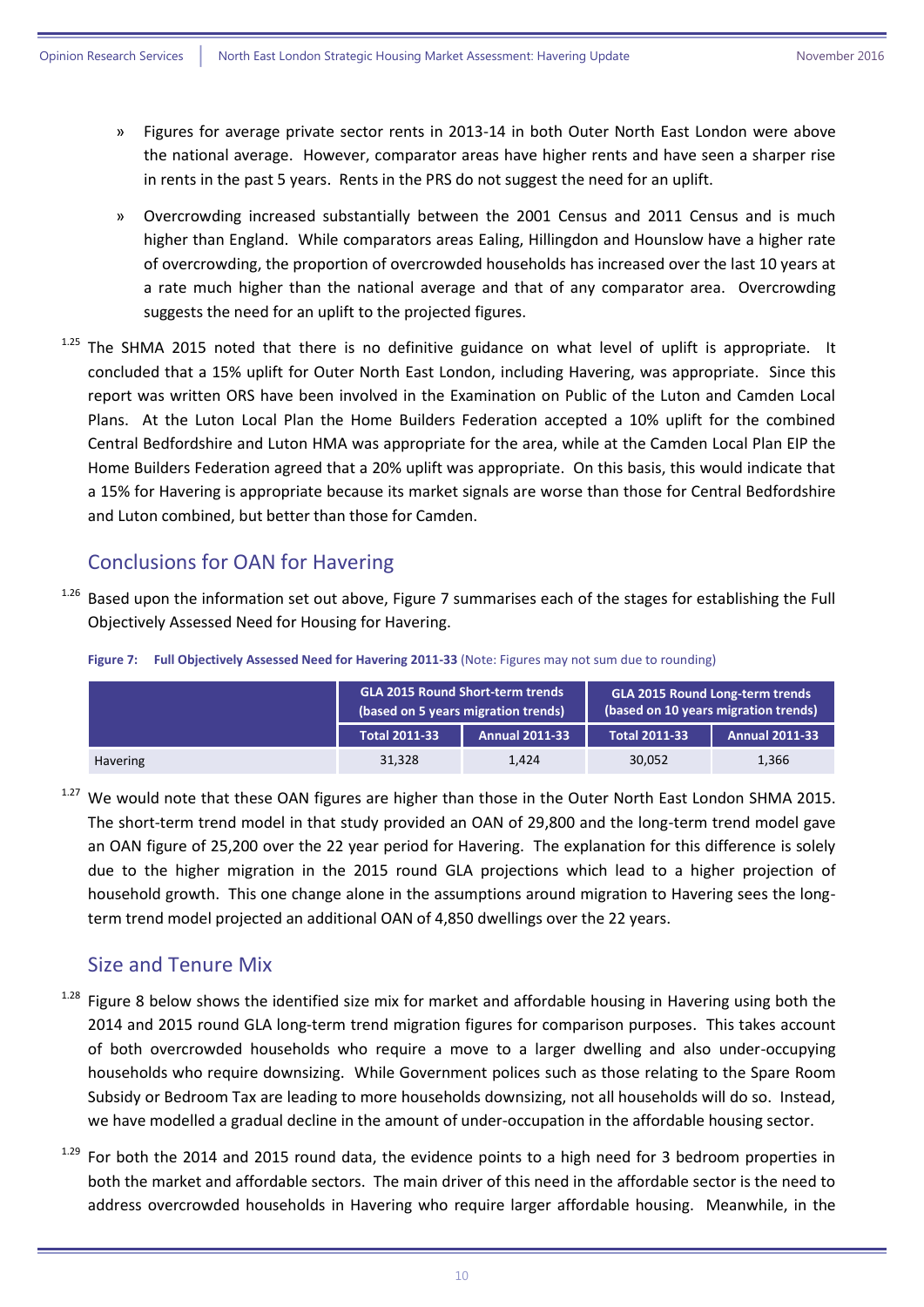market sector the need for 3 bedroom properties is by past trends for the type of dwellings occupied in Havering and changing household types. In particular a growing number of households are projected to fall in to the Couples with Children or Other Household Type categories. These households typically occupy larger dwellings and the past growth in HMOs in Havering has seen many larger dwellings being occupied by households which don't contain a single family.

<sup>1.30</sup> We would note that these figures do not include the potential impact of increased right to buy sales due to Registered Providers now being subject to this scheme or any consideration of the impact of Starter Homes being considered as affordable housing, as set out in the Housing and Planning Act.

|                                 | <b>Havering</b> |                 |  |
|---------------------------------|-----------------|-----------------|--|
|                                 | <b>GLA 2014</b> | <b>GLA 2015</b> |  |
| <b>MARKET HOUSING</b>           |                 |                 |  |
| 1 bedroom                       | 900             | 1,590           |  |
| 2 bedrooms                      | 2,600           | 3,030           |  |
| 3 bedrooms                      | 10,900          | 12,490          |  |
| 4 bedrooms                      | 2,400           | 2,260           |  |
| 5+ bedrooms                     | 300             | 160             |  |
| <b>Total Market Housing</b>     | 17,000          | 19,530          |  |
| <b>AFFORDABLE HOUSING</b>       |                 |                 |  |
| 1 bedroom                       | 900             | 640             |  |
| 2 bedrooms                      | 2,400           | 2,850           |  |
| 3 bedrooms                      | 4,100           | 5,400           |  |
| 4 bedrooms                      | 700             | 1,610           |  |
| 5+ bedrooms                     | 100             | 20              |  |
| <b>Total Affordable Housing</b> | 8,200           | 10,520          |  |
| <b>TOTAL</b>                    | 25,200          | 30,050          |  |

<span id="page-10-0"></span>**Figure 8: Full Objectively Assessed Need for Housing; Size and Tenure Mix across Havering for 2011-33 1**

- <sup>1.31</sup> It is possible to calculate the affordability of properties to households who require affordable housing. In [Figure 9](#page-11-0) we have made the following assumptions:
	- » Households can spend up to 35% of their gross incomes on rents;

**.** 

- » Affordable Rents are set at a range of 80% of median market rents up to the maximum LHA rate; and
- » Households who can afford the 80% of market rents, but not 100% market rents effectively comprise the intermediate housing need, e.g. Low Cost Home Ownership.
- 1.32 [Figure 9](#page-11-0) sets out the number of households who are able to afford housing of different sizes and tenures. Two different categories of need can be identified, those who can afford affordable housing for rent with housing benefit support, and those who can afford affordable housing for rent without housing benefit support and therefore intermediate housing, such as Low Cost Home Ownership (LCHO). The overall

 $1$  The size and tenure mix is split between flats and houses to provide a guide, but in reality it is recognised that most future housing developments in Havering may be flats.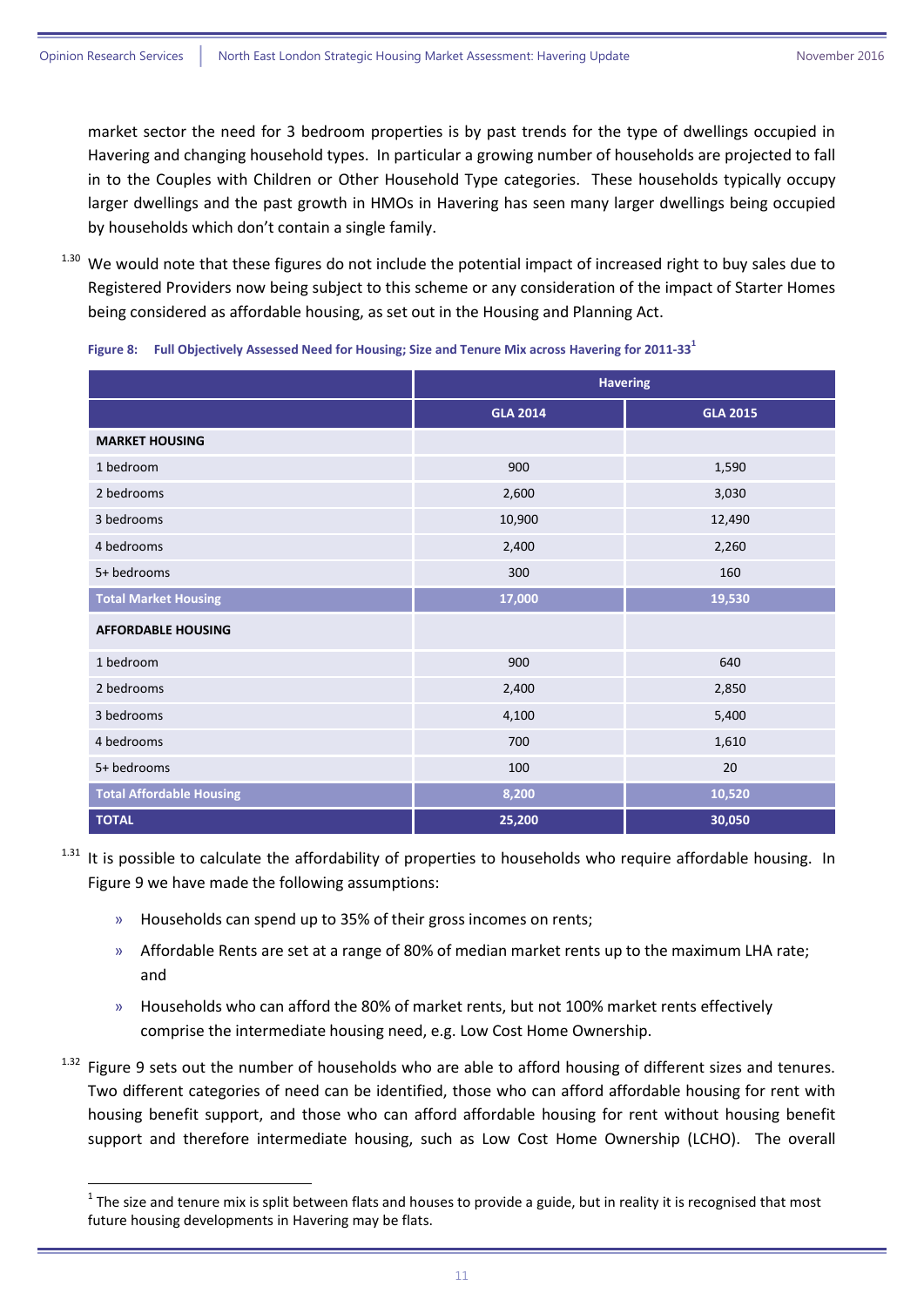results clearly indicate that the vast majority of households who require affordable housing can only afford social housing if they receive housing benefit, others could afford social housing without benefit, but would need housing benefit support to afford housing at Affordable Rent levels. This should be possible provided that Affordable Rent levels are contained within the level covered by housing benefit and the benefit cap is not breached.

 $1.33$  The second category of need that can be identified is a group of around 20% of households who require affordable housing and have sufficient income to afford to meet the costs of Affordable Rents. This group therefore can be considered as intermediate housing need and some of these households could meet their needs via Low Cost Home Ownership products such as shared ownership.

<span id="page-11-0"></span>**Figure 9: Affordable housing mix by household affordability to 2011-2033 (Source: ORS Housing Model. Note: Figures may not sum due to rounding)**

| <b>HAVERING</b><br><b>Long Term Trend</b><br>period 2011-33 | <b>Unable to afford</b><br><b>Target rent</b> | <b>Unable to afford</b><br>"affordable rent" but<br>can afford target rent | <b>Able to afford</b><br>"Affordable rents" | <b>Total Affordable</b> |
|-------------------------------------------------------------|-----------------------------------------------|----------------------------------------------------------------------------|---------------------------------------------|-------------------------|
| 25% of income on rent                                       |                                               |                                                                            |                                             |                         |
| 1 bedroom                                                   | 550                                           | 50                                                                         | 40                                          | 640                     |
| 2 bedroom                                                   | 1,910                                         | 570                                                                        | 370                                         | 2,850                   |
| 3 bedroom                                                   | 4,040                                         | 690                                                                        | 670                                         | 5,400                   |
| 4 bedroom                                                   | 1260                                          | 250                                                                        | 100                                         | 1,610                   |
| 5+ bedroom                                                  | 20                                            | $\pmb{0}$                                                                  | $\mathbf 0$                                 | 20                      |
| <b>TOTAL</b>                                                | 7,780                                         | 1,560                                                                      | 1,180                                       | 10,520                  |
|                                                             |                                               | 35% of income                                                              |                                             |                         |
| 1 bedroom                                                   | 480                                           | 90                                                                         | 70                                          | 640                     |
| 2 bedroom                                                   | 1,560                                         | 620                                                                        | 670                                         | 2,850                   |
| 3 bedroom                                                   | 3,380                                         | 760                                                                        | 1,260                                       | 5,400                   |
| 4 bedroom                                                   | 1,060                                         | 330                                                                        | 220                                         | 1,610                   |
| 5+ bedroom                                                  | 10                                            | $\pmb{0}$                                                                  | 10                                          | 20                      |
| <b>TOTAL</b>                                                | 6,490                                         | 1,800                                                                      | 2,230                                       | 10,520                  |